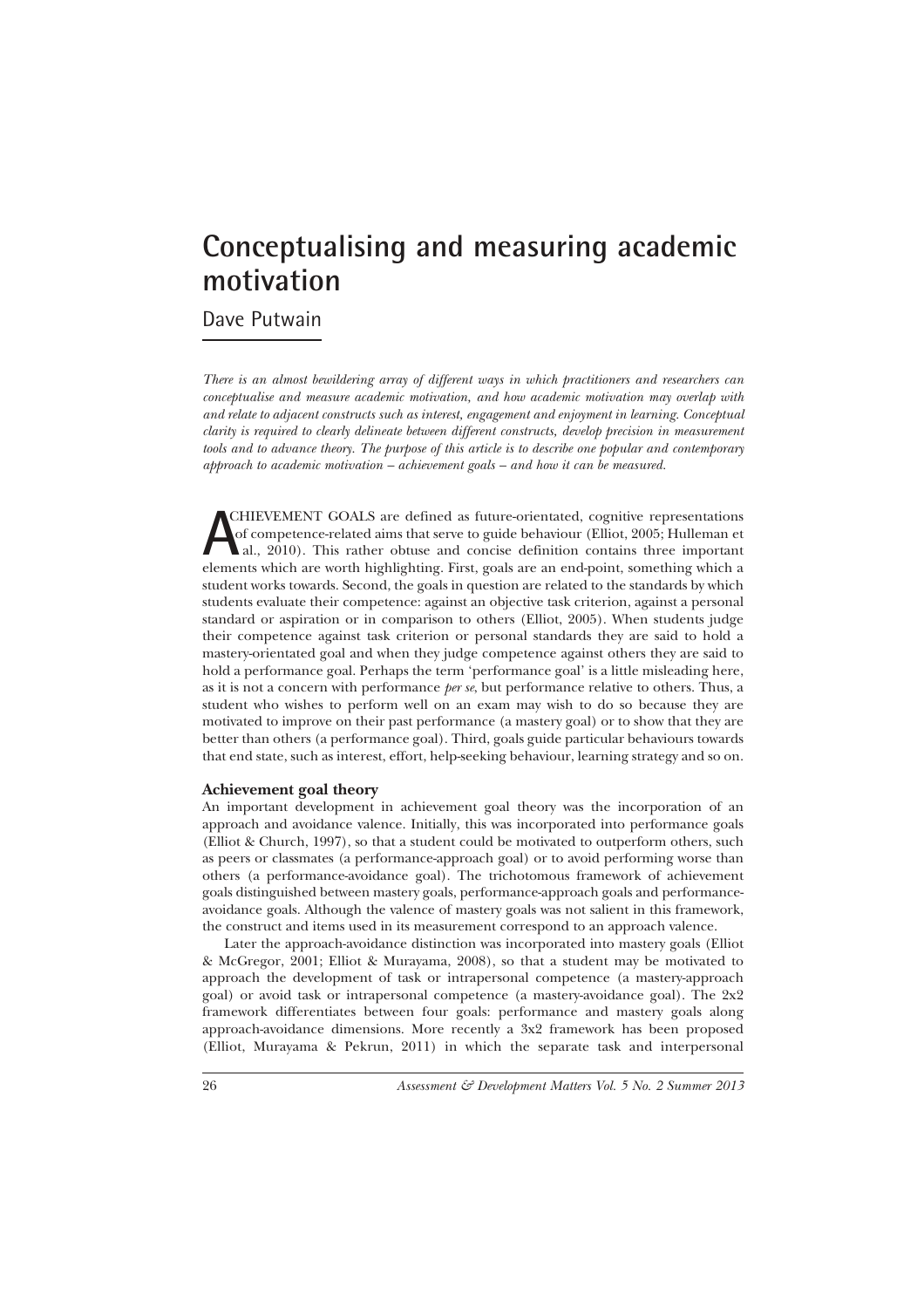components of mastery goals are considered separately: task, self and performance goals along approach-avoidance dimensions.

Achievement goals are adopted on the basis of personal and situational antecedents. The hierarchical model proposed by Elliot and colleagues (Elliot & Church, 1997; Elliot & McGregor, 2001) locates goal orientation in personal temperament (approach/ avoidance temperament) and motivational (fear of failure/need for achievement) dispositions. Situational antecedents include the classroom environment in which personal goal adoption is, in part, influenced by the goals held by the teacher or promoted in a particular class (Urdan & Schoenfelder, 2006) and the messages conveyed by teachers about important tests and examinations (Putwain & Symes, 2011).

## **Achievement goal measurement**

The two most commonly used instruments are the Patterns of Adaptive Learning Scales (PALS; Midgley et al., 2000) or Achievement Goals Questionnaire (AGQ; Elliot et al., 2011). The PALS manual contains scales corresponding to the trichotomous framework for achievement goals (mastery, performance-approach and performance-avoidance goals) along with a variety of other measures pertaining to students. There are versions of the AGQ corresponding to the trichotomous framework (Elliot & Church, 1997) and the 2x2 framework (Elliot & McGregor, 2001). There is also a revised version for the 2x2 framework in which items contain common stems intended to emphasise a goal focus (goal, aim, strive) and which contain no affective content (Elliot & Murayama, 2008). A questionnaire incorporating these elements has been developed to correspond to the 3x2 framework with differentiated mastery goals (Elliot et al., 2011). The differences between the PALS and AGQ items are relatively subtle and small where AGQ performance items have a greater emphasis on comparing competence to others whereas PALS performance items have a greater emphasis on appearing competent to others. Achievement goals are typically measured at a domain-specific level, in relation to a specific class, subject and assessment, but can also be measured at a general domain (Hulleman et al., 2010).

## **Validity and reliability of measures**

The factor structure and reliability of PALS and AGQ have been well-documented. In particular, factor-analytic models suggest that measurement models which differentiate between different goals along approach/avoidance dimensions are superior to those which ignore goal valence or collapse different goals into approach-avoidance dimensions. In terms of predictive validity, mastery-approach goals are generally considered as adaptive and are associated with positive educational and motivational outcomes, including interest, enjoyment and achievement whereas mastery-avoidance and performance-avoidance goals are associated with reduced interest, motivation and achievement (see Huang, 2012; Hulleman et al., 2010; Senko, Hulleman & Harackewicz, 2011). The status of performance-approach goals as facilitating or debilitating has been hotly debated as equivocal findings have been reported in the research literature. Positive, negative and null findings have been reported with salient educational and achievement outcomes (Harackiewicz et al., 2002; Mägi et al., 2010). Some recent work which helps untangle the reason for these discrepancies, has examined how the performanceapproach goal construct has not been uniformly operationalized in the literature. When scales are operationalised using normative item content (e.g. AGQ) rather than appearance/evaluative items (e.g. PALS), positive relationships are reported with achievement (Hulleman et al., 2010).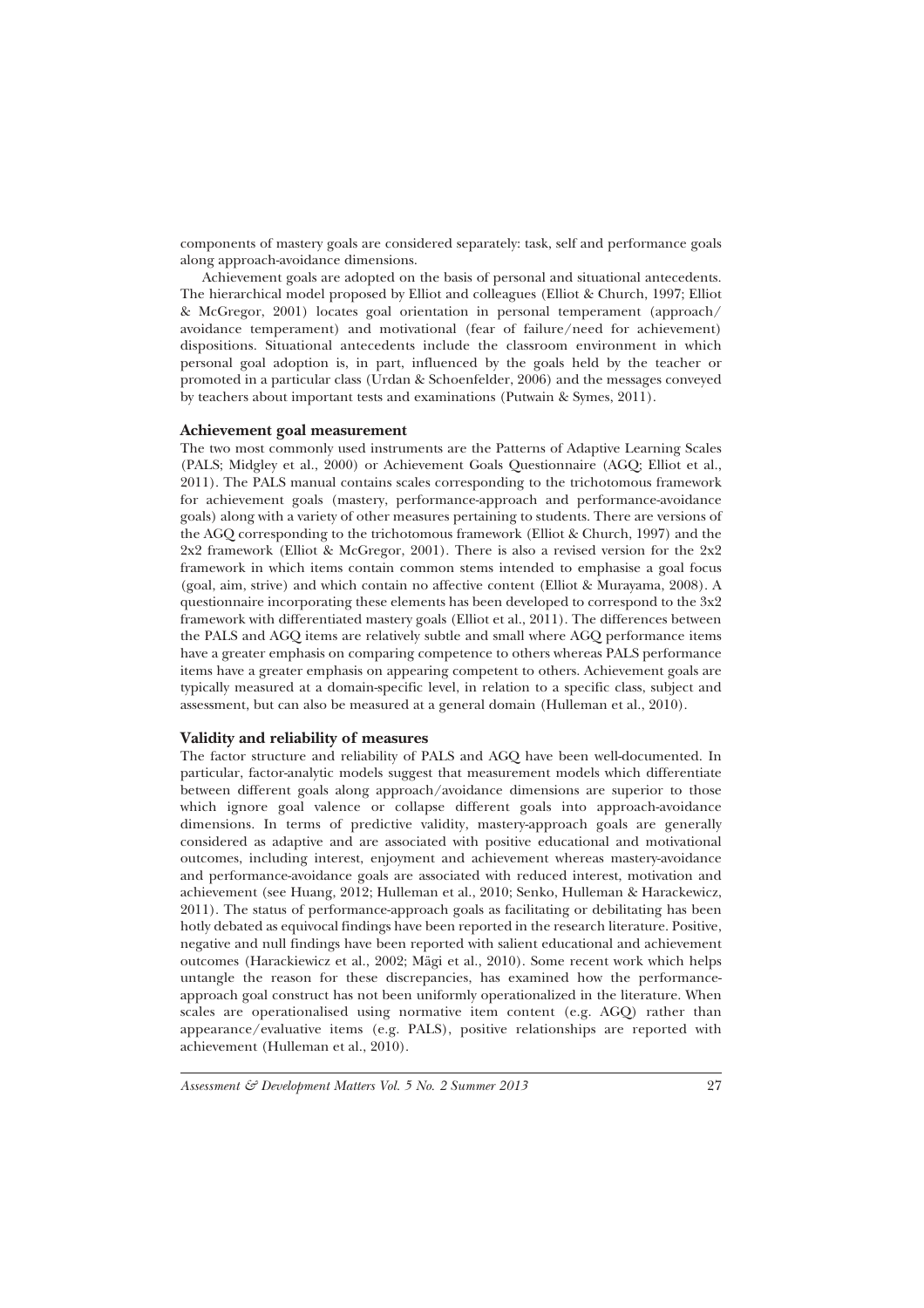#### **Conclusion**

There is a vast body of research on the measurement, antecedents and outcomes of achievement goals. This short article has only touched on some of the major issues concerning definition and conceptualisation of achievement goals; however, the literature has reached a sufficient state of maturity that a number of integrative reviews and meta-analyses which have been published recently bring a great deal of order and clarity to the field. I would recommend the interested reader to Huang (2012), Hulleman et al. (2010); Senko et al. (2011) and to Elliot (2005) for a general introduction. When practitioners and researchers are considering work in the field of achievement motivation I would recommend considering the following three points.

First, achievement goals are exactly that; goals. If you are interested in examining what guides behaviours towards certain forms of achievement-related behaviours (both good and bad) and not others, then goals might be the right construct. Second, goals are overarching which might consist of many different reasons. Furthermore, a particular reason may contribute to different goals. If your interest is reasons rather than goals, this may not be the right construct. Third, make sure that the goals are properly matched to the context. Wording of the instructions and items may require adjustment to ensure that the goal is being measured in relation to the level of specificity required, a specific test, exam or assessment, a particular subject domain, or the general orientation towards school, university or learning.

#### **References**

- Elliot, A.J. (2005). A conceptual history of the achievement goals construct. In A.J. Elliot and C.S. Dweck (Eds.), *Handbook of competence and motivation* (pp.52-84). New York: Guilford Press.
- Elliot, A.J. & Church, M. (1997). A hierarchical model of approach and avoidance achievement motivation. *Journal of Personality and Social Psychology, 72*(1), 218–232.
- Elliot, A.J. & McGregor, H.A. (2001). A 2 × 2 achievement goal framework. *Journal of Personality and Social Psychology, 80*(3), 501–519.
- Elliot, A.J. & Murayama, K. (2008). On the measurement of achievement goals: Critique, illustration and application. *Journal of Educational Psychology, 100*(3), 613–628.
- Elliot, A.J., Murayama, K. & Pekrun, R. (2011). A 3 x 2 achievement goal model. *Journal of Educational Psychology, 103*(3), 632–348.
- Harackiewicz, J.M., Barron, K.E., Pintrich, P.R., Elliot, A.J. & Thrash, T.M. (2002). Revision of achievement goal theory. *Journal of Educational Psychology, 94*(3), 638–645.
- Huang, C. (2012). Discriminant and criterion-related validity of achievement goals in predicting academic achievement: A meta-analysis. *Journal of Educational Psychology, 104*(1), 48–73.
- Hulleman, C.S., Schrager, S.M., Bodman, S.M. & Harackewicz, J.M. (2010). A metaanalytic review of achievement goal measures: Different labels for the same constructs or different constructs with the same labels. *Psychological Bulletin, 136*(3), 422-449.
- Mägi, K., Häidkind, P. & Kikas, E. (2010). Performance-approach goals, task-avoidant behaviour and conceptual knowledge as predictors of first graders' school performance. *Educational Psychology, 30*(1), 89–106.